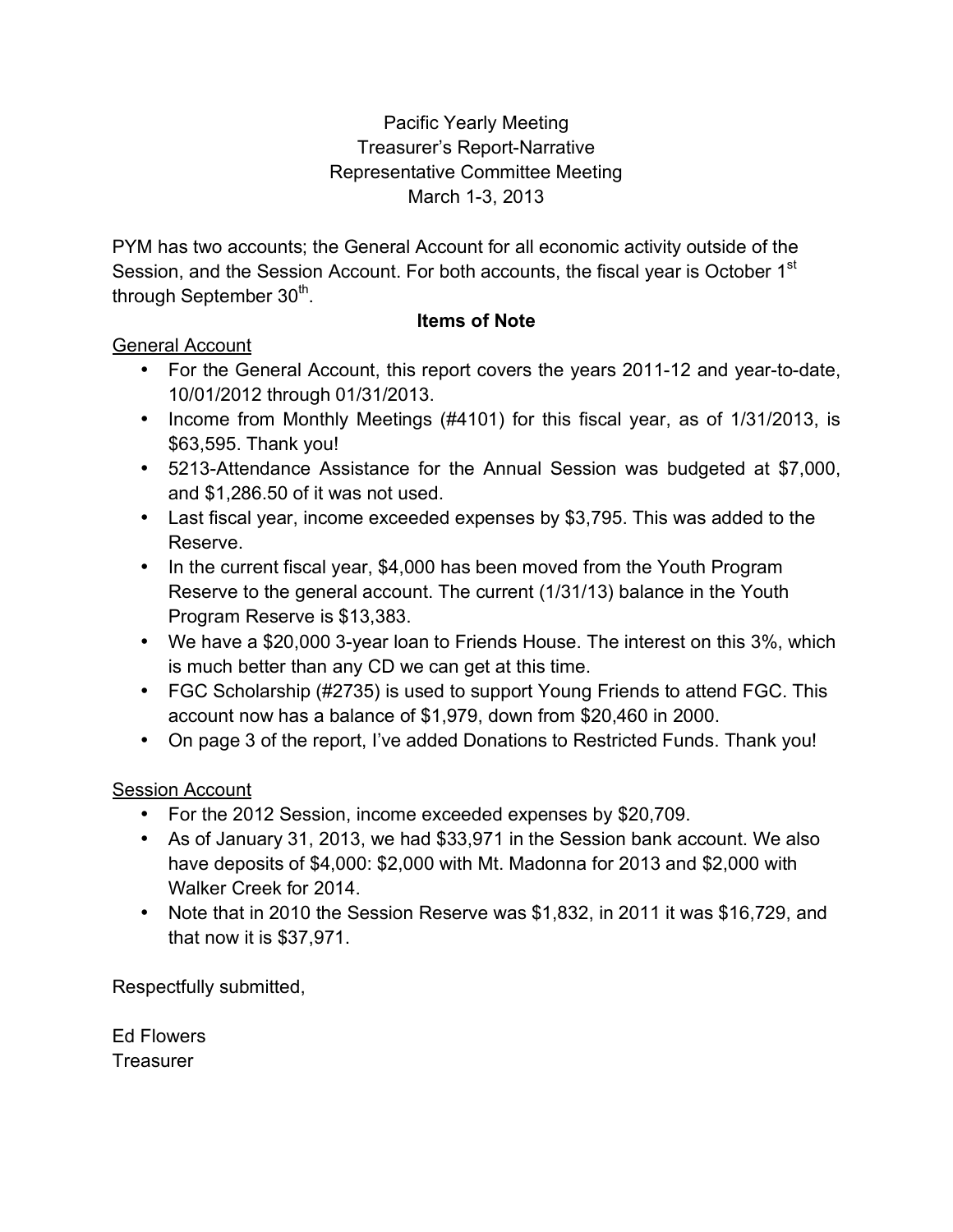Treasurer's Report to RepCom

March 1-3, 2012

| <b>General Account Budget vs. Actual</b>             |                               |                  |                                       |                             |                   |
|------------------------------------------------------|-------------------------------|------------------|---------------------------------------|-----------------------------|-------------------|
|                                                      | FY 2011-12 (ending 9/30/2012) |                  |                                       | FY 2012-13 as of 01/31/2013 |                   |
|                                                      | <b>Budget</b><br>(Note 2)     | <b>Actual</b>    | <b>Transfer to</b><br><b>Reserves</b> | <b>Budget</b><br>(Note 3)   | <b>Actual YTD</b> |
| <b>REVENUE</b>                                       |                               |                  |                                       |                             |                   |
| 4100 - Miscellaneous Contributions to PYM            | 2,000                         | 3,717            |                                       | 2,000                       | 146               |
| 4101 - Contributions from Member Meetings            | 118,001                       | 117,429          |                                       | 118,482                     | 63,595            |
| 4102 - Miscellaneous Income                          | 0                             | 410              |                                       | 0                           |                   |
| 4104 - Return on Invested Capital                    | 1,000                         | 791              |                                       | 700                         | 412               |
| 4105 - Transfer from (to) Reserve                    | 18,393                        | (3,795)          |                                       | 17,000                      |                   |
| 4106 - Transfer from (to) YPC Reserve                | 8,000                         | 8,000            |                                       | 4,000                       | 4,000             |
| <b>TOTAL REVENUE</b>                                 | 147,394                       | 126,552          |                                       | 142,182                     | 68,153            |
| <b>Assessment per member</b>                         |                               |                  |                                       |                             |                   |
| (Calif. and Nev., Guatemala and Hawaii, Mexico City) |                               | \$87, \$41, \$15 |                                       |                             | \$89, \$39, \$15  |
| a mana mana mana mana mana mana mana                 |                               |                  |                                       |                             |                   |
| <b>EXPENSES</b>                                      |                               |                  |                                       |                             |                   |
| <b>GENERAL EXPENSES</b>                              |                               |                  |                                       |                             |                   |
| 5202 - Clerk's Travel & Discretionary R2713          | 500                           | 498              | $\overline{2}$                        | 500                         | $\Omega$          |
| 5203 - Expenses of the Officers                      | 750                           | 744              |                                       | 750                         | $\overline{71}$   |
| 5204 - Website Hosting                               | 250                           | 0                |                                       | 250                         | $\mathbf 0$       |
| 5206 - Young Friends PYM Attendance Assistance       | 2,000                         | 750              |                                       | 2,000                       | $\mathbf 0$       |
| 5208 - Travel-Repcom - Mar. & Ann. Sess.             | 9,000                         | 9,000            |                                       | 9,000                       | $\overline{0}$    |
| 5209 - Young Friends Officers' Expense               | 100                           | 100              |                                       | 100                         | $\overline{0}$    |
| 5210 - Audit Account R2723                           | 500                           | 500              | 0                                     | 500                         | $\overline{0}$    |
| 5212 — Latin America Concerns Outreach R2749         | 250                           | $\overline{250}$ | 0                                     | $\overline{250}$            | $\overline{0}$    |
| 5213 - PYM Attendance Assistance Fund (M&O)          | 7,000                         | 5,714            |                                       | 7,000                       | $\overline{0}$    |
| 5214 - Holding Corporation Expenses                  | $\overline{25}$               | 20               |                                       | 5                           | $\overline{0}$    |
| 5215 - Western Friend                                | 11,000                        | 11,000           |                                       | 12,000                      | 6,000             |
| 5216 - Misc. Operating Expenses                      | 200                           | 194              |                                       | $\overline{200}$            | 20                |
| SUBTOTAL GENERAL EXPENSES                            | 31,575                        | 28,768           | 2                                     | 32,555                      | 6,091             |
| <b>COMMITTEE EXPENSES</b>                            |                               |                  |                                       |                             |                   |
| 5221 - Ad Hoc Committees                             | $\overline{50}$               | 3 <sup>1</sup>   |                                       | $\overline{50}$             | 0                 |
| 5222 - Children's Program                            | 500                           | 265              |                                       | 300                         | $\Omega$          |
| 5224 - Discipline                                    | 1,550                         | 811              |                                       | 1,500                       | $\overline{0}$    |
| $5225 -$ Finance                                     | 1,083                         | 1,083            |                                       | 1,000                       | $\mathbf 0$       |
| 5227 - Junior Yearly Meeting                         | 800                           | 419              |                                       | 800                         | $\Omega$          |
| 5228 - Ministry & Oversight                          | 4,950                         | 4,026            |                                       | 4,950                       | 1,433             |
| 5229 - Nominating                                    | 3,000                         | 1,605            |                                       | 3,000                       | 1,058             |
| 5230 - Peace & Social Order                          | 500                           |                  |                                       | 300                         | $\mathbf 0$       |
| 5231 - Religious Education for Children              | 1,000                         | 39               |                                       | 500                         | $\mathbf 0$       |
| 5232 - Secretariat                                   | $\overline{25}$               | $\overline{23}$  |                                       | $\overline{25}$             | $\overline{0}$    |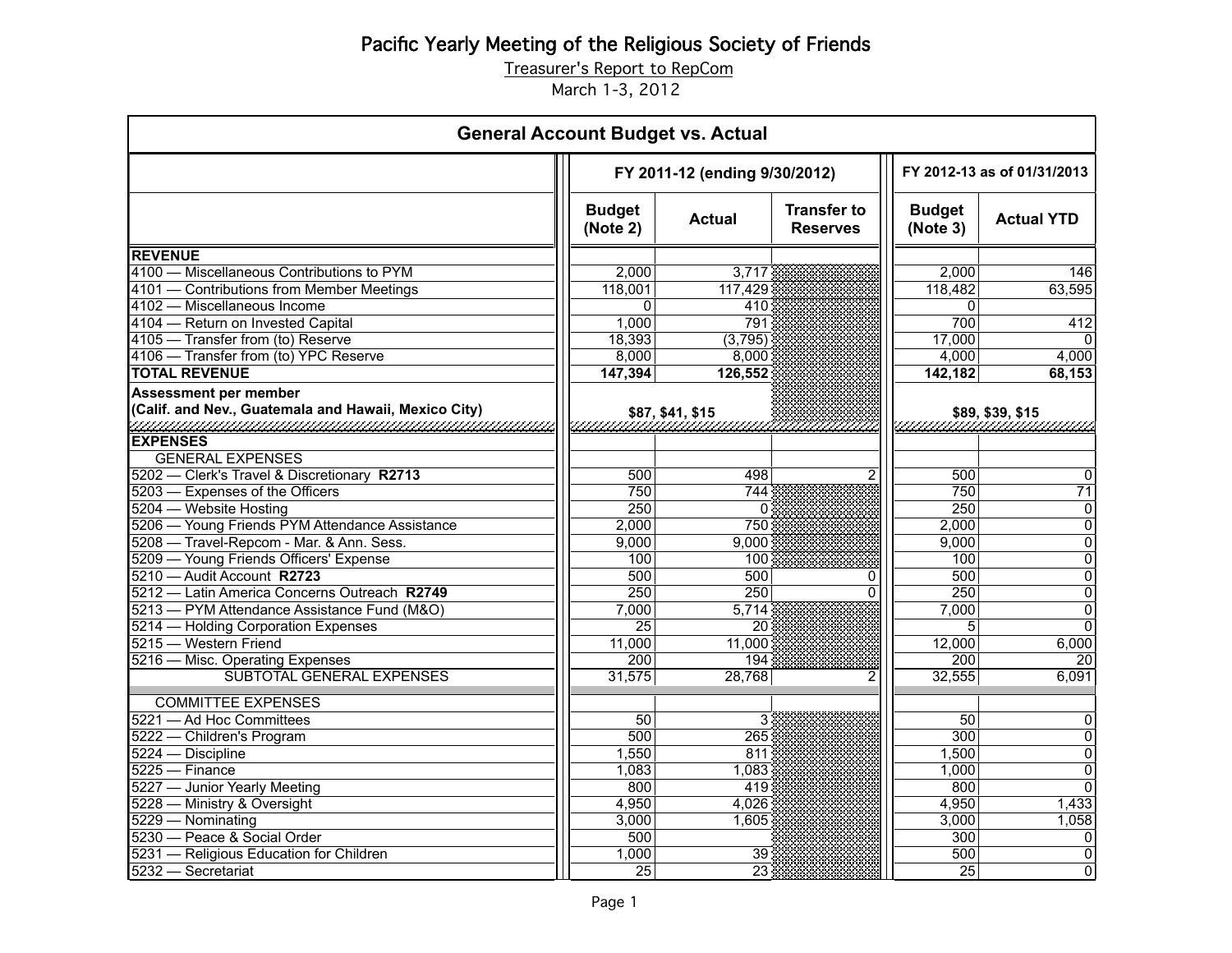Treasurer's Report to RepCom

March 1-3, 2012

| <b>General Account Budget vs. Actual</b>                                 |                           |                               |                                       |                           |                             |  |
|--------------------------------------------------------------------------|---------------------------|-------------------------------|---------------------------------------|---------------------------|-----------------------------|--|
|                                                                          |                           | FY 2011-12 (ending 9/30/2012) |                                       |                           | FY 2012-13 as of 01/31/2013 |  |
|                                                                          | <b>Budget</b><br>(Note 2) | <b>Actual</b>                 | <b>Transfer to</b><br><b>Reserves</b> | <b>Budget</b><br>(Note 3) | <b>Actual YTD</b>           |  |
| $5233 - Sites$                                                           | 300                       |                               |                                       | 600                       | 0                           |  |
| 5235 - Unity with Nature                                                 | 1,100                     | 1,087                         |                                       | 2,000                     | $\overline{0}$              |  |
| 5237 - Committee Supplemental Expense R2714                              | 900                       | 317                           | 583                                   | 500                       | $\Omega$                    |  |
| 5238 - Latin American Concerns                                           | 250                       | 77                            |                                       | $\overline{200}$          | $\Omega$                    |  |
| SUBTOTAL COMMITTEE EXPENSES                                              | 16,008                    | 9,754                         | 583                                   | 15,725                    | 2,491                       |  |
| SUPPORT OF FRIENDS ORGANIZATIONS                                         |                           |                               |                                       |                           |                             |  |
| 5251 - Friends Committee on National Legislation                         | 1,000                     | 1,000                         |                                       | 1,000                     | 1,000                       |  |
| 5252 - Friends Committee on Legislation of California                    | 500                       | 500                           |                                       | 500                       | 500                         |  |
| $5254 - FWCC$                                                            | 1,500                     | 1,500                         |                                       | 1,500                     | 1,500                       |  |
| 5255 - Quaker United Nations Office NY                                   | 500                       | 500                           |                                       | 500                       | 500                         |  |
| 5256 - William Penn House, Washington                                    | 200                       | $\overline{200}$              |                                       | 200                       | 200                         |  |
| 5260 - AFSC (LA & SF)                                                    | 2,500                     | 2,500                         |                                       | 2,500                     | 2,500                       |  |
| 5261 - Friends House Moscow                                              | 1,000                     | 1,000                         |                                       | 1,000                     | 1,000                       |  |
| 5263 - Right Sharing of World Resources                                  | 800                       | 800                           |                                       | 800                       | 800                         |  |
| 5264 - Friends General Conference                                        | 500                       | 500                           |                                       | 500                       | 500                         |  |
| 5266 - Quaker Earthcare Witness                                          | 500                       | 500                           |                                       | 500                       | 500                         |  |
| SUBTOTAL SUPPORT OF FRIENDS ORGS.                                        | 9,000                     | 9,000                         | 0                                     | 9,000                     | 9,000                       |  |
|                                                                          |                           |                               |                                       |                           |                             |  |
| CONFERENCE TRAVEL/PYM DELEGATES                                          |                           |                               |                                       |                           |                             |  |
| 5271 - Western Friend Board R2748 (3)                                    | 1,660                     | 1,135                         | 0                                     | 1,500                     | 734                         |  |
| $5275 - AFSC$ (5)                                                        | 2,000                     | 1,540                         |                                       | 1,200                     |                             |  |
| 5277 - FCNL (6) & William Penn House (1)                                 | 6,200                     | 3,560                         |                                       | 4,000                     | 3,864                       |  |
| 5278 - FGC Central Committee R2744 (1)                                   | 1,000                     | 801                           | 199                                   | 1,000                     | $\Omega$                    |  |
| 5279 - FWCC, Section of the Americas R2743 (5)                           | 4,000                     | 0                             | 0                                     | 2,500                     | 0                           |  |
| 5283 - Evangelical Friends Church Southwest (1)                          | 150                       | $\Omega$                      |                                       | 150                       | 0                           |  |
| 5286 — Quaker Earthcare Witness (2)                                      | 2,500                     | 1,329                         |                                       | 2,500                     | $\pmb{0}$                   |  |
| 5287 - FWCC World Gathering R2747 (4)                                    | 3,000<br>500              | 3,000                         | 0<br>500                              | 2,000<br>500              | 0                           |  |
| 5288 - Young Friends Travel R2742<br>5289 - Friends Peace Team Board (1) | 1,500                     | 0<br>625                      |                                       | 1,000                     | 0<br>$\Omega$               |  |
| SUBTOTAL CONFERENCE TRAVEL/PYM DEL.                                      |                           |                               | 699                                   | 16,350                    | 4,598                       |  |
|                                                                          | 22,510                    | 11,989                        |                                       |                           |                             |  |
| YOUTH PROGRAM                                                            |                           |                               |                                       |                           |                             |  |
| 6105 - Youth Program Supervisory Committee                               | 2,300                     | 981                           |                                       | 1,000                     | 13                          |  |
| 6110 - Personnel Costs                                                   | 55,293                    | 55,608                        |                                       | 56,377                    | 18,675                      |  |
| $6140 - Insurance$                                                       | 408                       | 606                           |                                       | 650                       | $\Omega$                    |  |
| 6150 - Professional Development                                          | 950                       | 887                           |                                       | 700                       | $\overline{111}$            |  |
| $6160 -$ Office                                                          | 2,000                     | 2,003                         |                                       | 2,100                     | 600                         |  |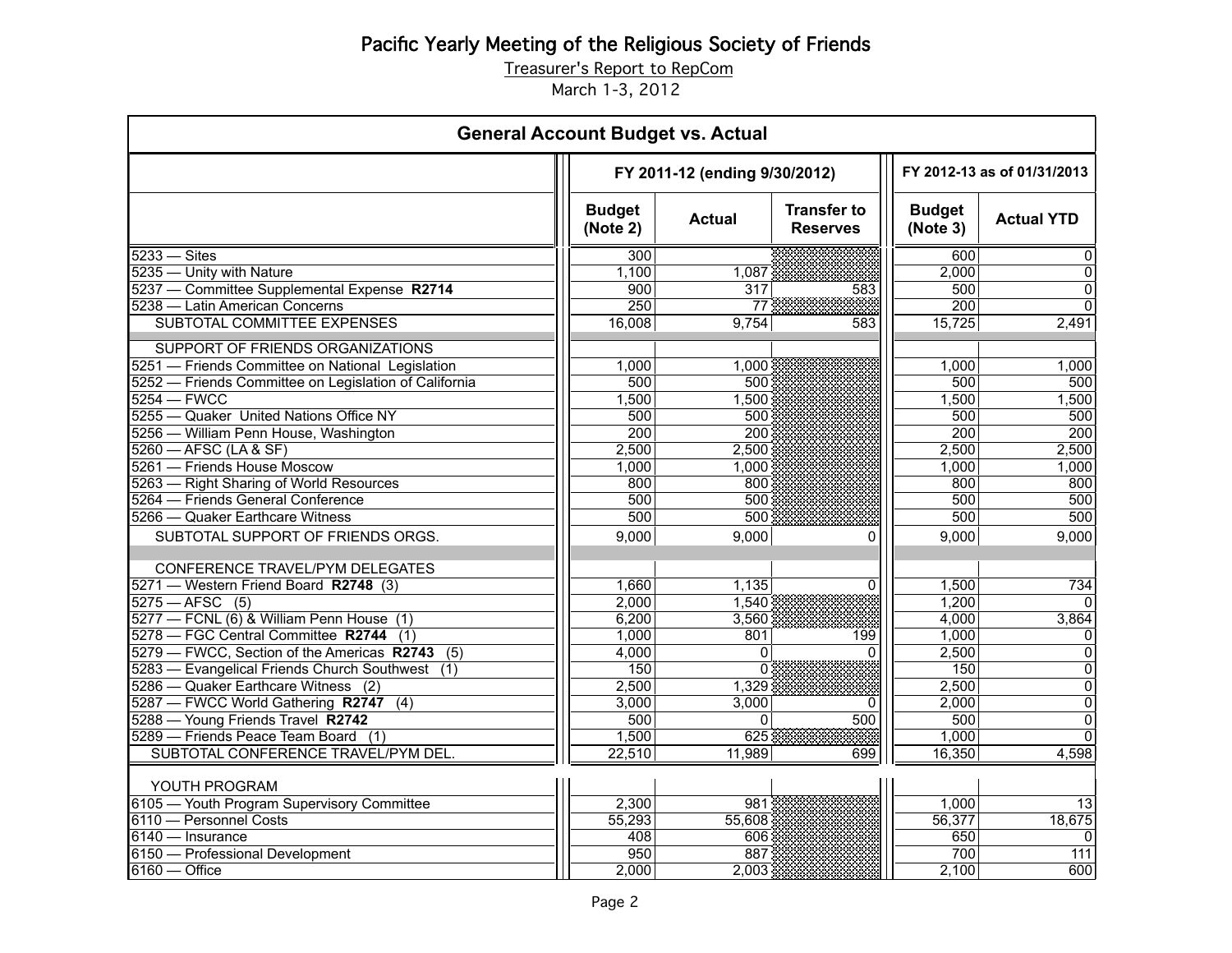Treasurer's Report to RepCom

March 1-3, 2012

|                                                                                                                                                                                                                                                                                                                                                                                                                                                        |                           | <b>General Account Budget vs. Actual</b>                                           |                                       |                           |                   |
|--------------------------------------------------------------------------------------------------------------------------------------------------------------------------------------------------------------------------------------------------------------------------------------------------------------------------------------------------------------------------------------------------------------------------------------------------------|---------------------------|------------------------------------------------------------------------------------|---------------------------------------|---------------------------|-------------------|
|                                                                                                                                                                                                                                                                                                                                                                                                                                                        |                           | FY 2011-12 (ending 9/30/2012)                                                      | FY 2012-13 as of 01/31/2013           |                           |                   |
|                                                                                                                                                                                                                                                                                                                                                                                                                                                        | <b>Budget</b><br>(Note 2) | <b>Actual</b>                                                                      | <b>Transfer to</b><br><b>Reserves</b> | <b>Budget</b><br>(Note 3) | <b>Actual YTD</b> |
| 6190 - Administration & Travel<br><b>SUBTOTAL PROGRAMS</b>                                                                                                                                                                                                                                                                                                                                                                                             | 7,350<br>68,301           | 6,956<br>67,041                                                                    | 0                                     | 7,725<br>68,552           | 1,469<br>20,868   |
| <b>TOTAL EXPENSES</b>                                                                                                                                                                                                                                                                                                                                                                                                                                  | 147,394                   | 126,552                                                                            | 1,285                                 | 142,182                   | 43,049            |
| name have that associated reserve fund on the following page.<br>Transfers from these special reserves are negative (-) in the<br>Transfers column. A positive transfer means that funds remaining<br>in the expense account at the end of the year were transferred to<br>the associated reserve. A negative transfer indicates transfers<br>from the reserve. In Conference Travel, (n) is the number of<br>representatives/delegates now appointed. |                           |                                                                                    |                                       |                           |                   |
|                                                                                                                                                                                                                                                                                                                                                                                                                                                        |                           | <b>Contributions to PYM Restricted Funds</b>                                       |                                       |                           |                   |
|                                                                                                                                                                                                                                                                                                                                                                                                                                                        |                           | 2733-Fund for Concerns<br>San Francisco Meeting<br><b>Strawberry Creek Meeting</b> | October 1, 2011-September 30, 2012    | 100.00<br>150.00          |                   |
|                                                                                                                                                                                                                                                                                                                                                                                                                                                        | 2734-Sharing Fund         |                                                                                    |                                       |                           |                   |
|                                                                                                                                                                                                                                                                                                                                                                                                                                                        |                           | La Jolla Monthly Meeting                                                           |                                       | 125.00                    |                   |
|                                                                                                                                                                                                                                                                                                                                                                                                                                                        |                           | 2736-Unity With Nature Project Fund<br>Various individuals                         |                                       | 610.34                    |                   |
|                                                                                                                                                                                                                                                                                                                                                                                                                                                        |                           | 2780-Youth Program Coordinator Reserve                                             |                                       |                           |                   |
|                                                                                                                                                                                                                                                                                                                                                                                                                                                        |                           | <b>Sacramento Meeting</b>                                                          |                                       | 200.00                    |                   |
|                                                                                                                                                                                                                                                                                                                                                                                                                                                        |                           |                                                                                    |                                       |                           |                   |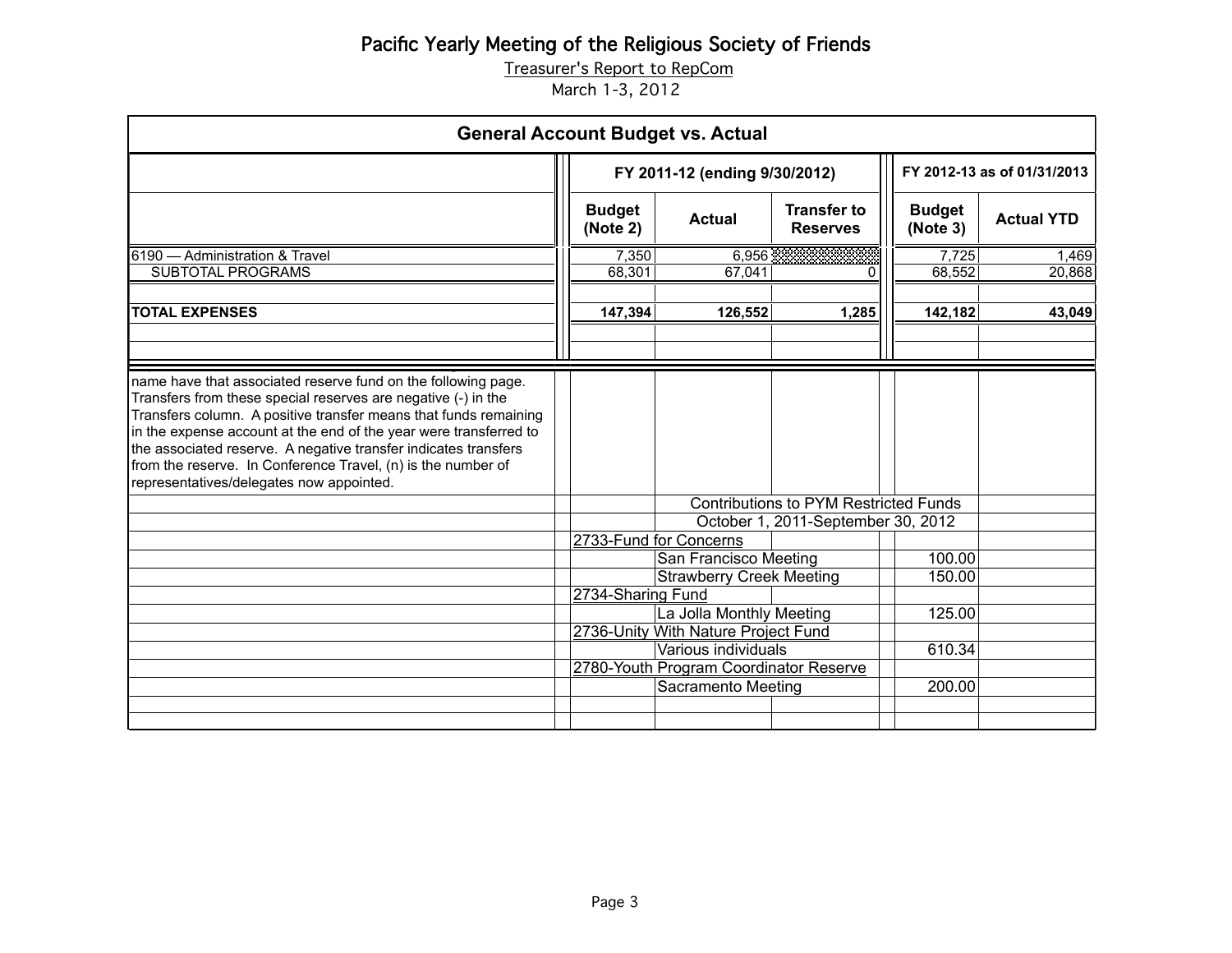| <b>General Account Balance Sheet</b>               |                  |                  |                 |                     |
|----------------------------------------------------|------------------|------------------|-----------------|---------------------|
| <b>Account Number and Title</b>                    | 9/30/11          | 9/30/12          | 1/31/13         |                     |
| <b>ASSETS</b>                                      |                  |                  |                 |                     |
| 1701 - General Account Checking (Wells Fargo)      | 33,122           | 9,655            | 29,905          |                     |
| 1702 - Checking/Payroll Account (Bank of America)  | 5,274            | $\Omega$         | $\Omega$        |                     |
| 1704 - Invested Capital (Pax World)                | 108,708          | 109,057          | 109,168         |                     |
| 1706 - Prepaid Expenses                            | 1,950            | 0                | $\Omega$        |                     |
| 1705-1710 - Accounts Receivable                    | $\overline{300}$ | $\overline{0}$   | 480             |                     |
| 1720 - Inventory of Faith & Practice               | 4,992            | 3,440            | 2,080           |                     |
| 1750 - FGC Meeting House Fund Note                 | 10,000           | 10,000           | 10,000          |                     |
| 1751 - Friends House Note                          | $\Omega$         | 20,000           | 20,000          |                     |
| <b>TOTAL ASSETS</b>                                | 164,346          | 152,152          | 171,633         |                     |
|                                                    |                  |                  |                 |                     |
| <b>LIABILITIES AND RESERVES</b>                    |                  |                  |                 | <b>Reserve Caps</b> |
| 2400 - Payroll Withholdings                        | 1,336            | 866              | 974             |                     |
| 2500 - Payroll Taxes Payable                       | 0                | 287              | 497             |                     |
| 2704 - Credit Cards                                | 642              | 672              | $\overline{16}$ |                     |
| 2712 - Student Conscience Fund                     | 17,843           | 17,843           | 17,843          |                     |
| 2713 - Clerk's Travel & Discretion (5202) Reserve  | 1,362            | 864              | 864             | 2,000               |
| 2714 - Committee Supplemental (5237) Reserve       | 1,062            | 1,646            | 1,646           | 2,000               |
| 2721.1 - Pre-Publishing Reserve (F&P)              | 4,068            | 4,068            | 4,068           |                     |
| 2722 - Equipment Purchase (5207) Reserve           | 1,500            | 1,500            | 1,500           | 1,500               |
| 2723 - Account Audit (5210) Reserve                | 3,590            | 2,590            | 2,590           | 4,000               |
| 2731 - Brinton Visitor Reserve (M&O)               | 900              | $\Omega$         | 0               |                     |
| 2732 - PYM Traveling Friend Fund (M&O)             | 3,474            | 3,924            | 3,924           |                     |
| 2733 - Fund for Concerns (M&O)                     | 5,265            | 4,715            | 3,420           |                     |
| 2734 - Sharing Fund (M&O)                          | 1,391            | 1,516            | 1,516           |                     |
| 2735 - FGC Scholarship                             | 2,952            | 1,979            | 1,979           |                     |
| 2736 - Unity with Nature Project Reserve           | 1,233            | 595              | 605             |                     |
| 2742 - Young Friends Travel (5288) Reserve         | 2,191            | 2,191            | 2,191           | 2,500               |
| 2743 - FWCC, Sect of Amer Travel (5279) Reserve    | 1,500            | 1,500            | 1,500           | 1,500               |
| 2744 - FGC Travel (5278) Reserve                   | 24               | $\overline{223}$ | 223             | 500                 |
| 2745 - FUM Travel (5280) Reserve                   | 1,405            | 1,405            | 1,405           | 2,500               |
| 2746 - Gen. Reunion Fr. Mex. Travel (5281) Reserve | 908              | 908              | 908             | 1,000               |
| 2747 - FWCC World Gathering Travel (5287) Res.     | 2,204            | $\Omega$         | $\Omega$        |                     |
| 2748 - Western Friend Board Travel (5271) Reserve  | 240              | 765              | 765             | 1,000               |
| 2749 - Latin Amer. Concerns Outreach (5212) Res.   | 696              | 346              | 346             | 1,500               |
| 2750 - PYM Attendance Assistance Fund (M&O)        | 1,166            | 1,166            | 1,166           |                     |
| 2780 - Youth Program Coordinator Reserve           | 26,178           | 17,383           | 13,383          |                     |
| 3900 - Uncommitted Reserves                        | 81,216           | 83,201           | 108,305         |                     |
| <b>TOTAL LIABILITIES AND RESERVES</b>              | 164,346          | 152,153          | 171,633         |                     |

Treasurer's Report to RepCom March 1-3, 2012